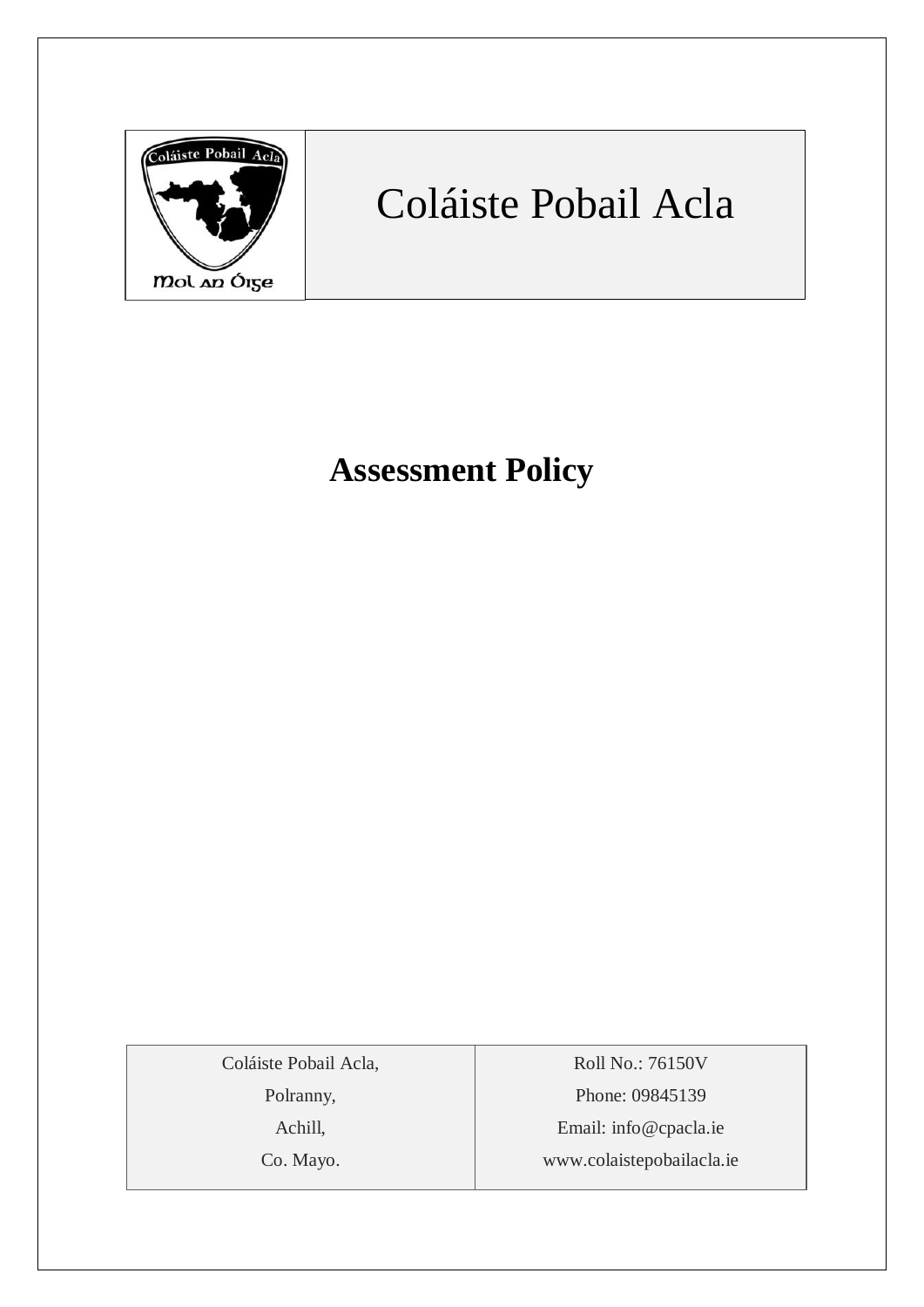## **Contents**

- **1. Introduction**
- **2. Relationship to Mission Statement**
- **3. Aims and Objectives of this Policy**
- **4. Assessment for Learning & Assessment of Learning**
- **5. The Purposes of Assessment**
- **6. Forms of Assessment**
	- 6.1. Informal Assessment
	- 6.2. Formal Assessment
- **7. General Guidelines**
- **8. Assessment and Reporting**
- **9. Links with Other Policies**
- **10. Declaration**
- **11. Appendix 1**  Acronyms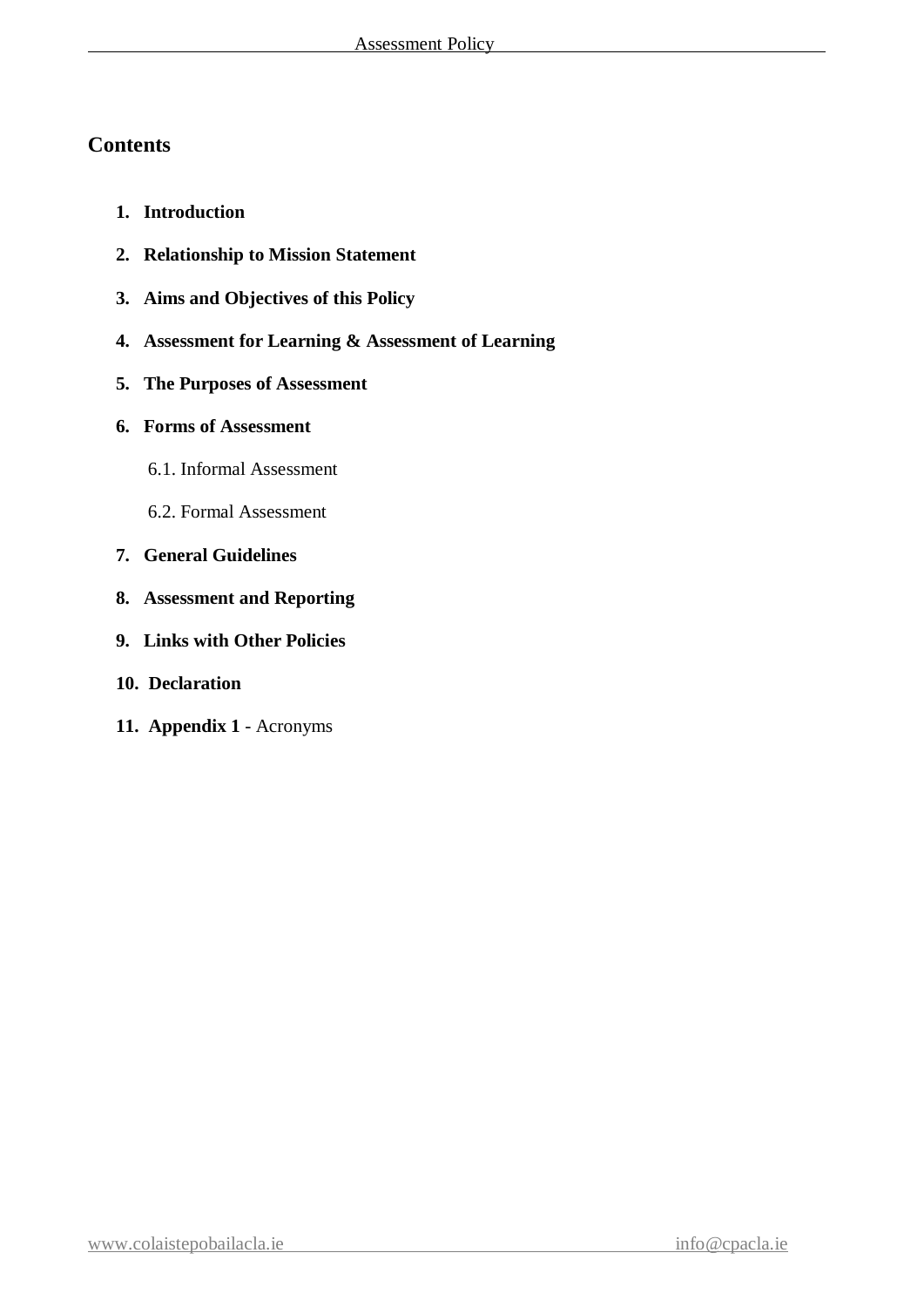## **1. Introduction**

This Assessment Policy was developed in partnership with all members of the Coláiste Pobail Acla community – students, teachers, parents/guardians, management. It recognises the requirement of the school to regularly evaluate students and periodically report the results of the evaluation to the students and their parents/guardians, as set down by the Education Act 1998. This Assessment Policy will be reviewed regularly, as directed by the Board of Management.

## **2. Relationship to Mission Statement**

Coláiste Pobail Acla is a co-educational community college committed to the holistic education of all students, to ensure that individually, they each realise their full potential in a social and physical environment that is caring, supportive and joyful. We work in partnership with students, staff, parents/guardians and the community, and welcome all students from our multicultural society. This Assessment Policy will play a key role in striving to ensure that each student realises his/her full academic potential in a learning environment that reflects a culture of partnership between teachers, parents/guardians and students.

## **3. Aims and Objectives of this Policy**

The primary aims and objectives of the policy are:

- To facilitate improved teaching and pupil learning.
- To create a consistent and standardised assessment procedure for monitoring and reporting achievement in the school.
- To co-ordinate assessment procedures within departments on a whole school basis.

## **4. Assessment for Learning & Assessment of Learning**

Our policy covers both assessment of learning (summative assessment) and assessment for learning (formative assessment). Assessment of learning is assessment for accountability purposes, to determine a student's level of performance on a specific task or at the conclusion of a unit of teaching and learning. The information gained from this kind of assessment will be used in reporting. Assessment for learning, on the other hand, is a continuous process which combines a grade with advice/feedback to the student towards further improvement. Both forms of assessment are invaluable and will be used equally by teachers in this school.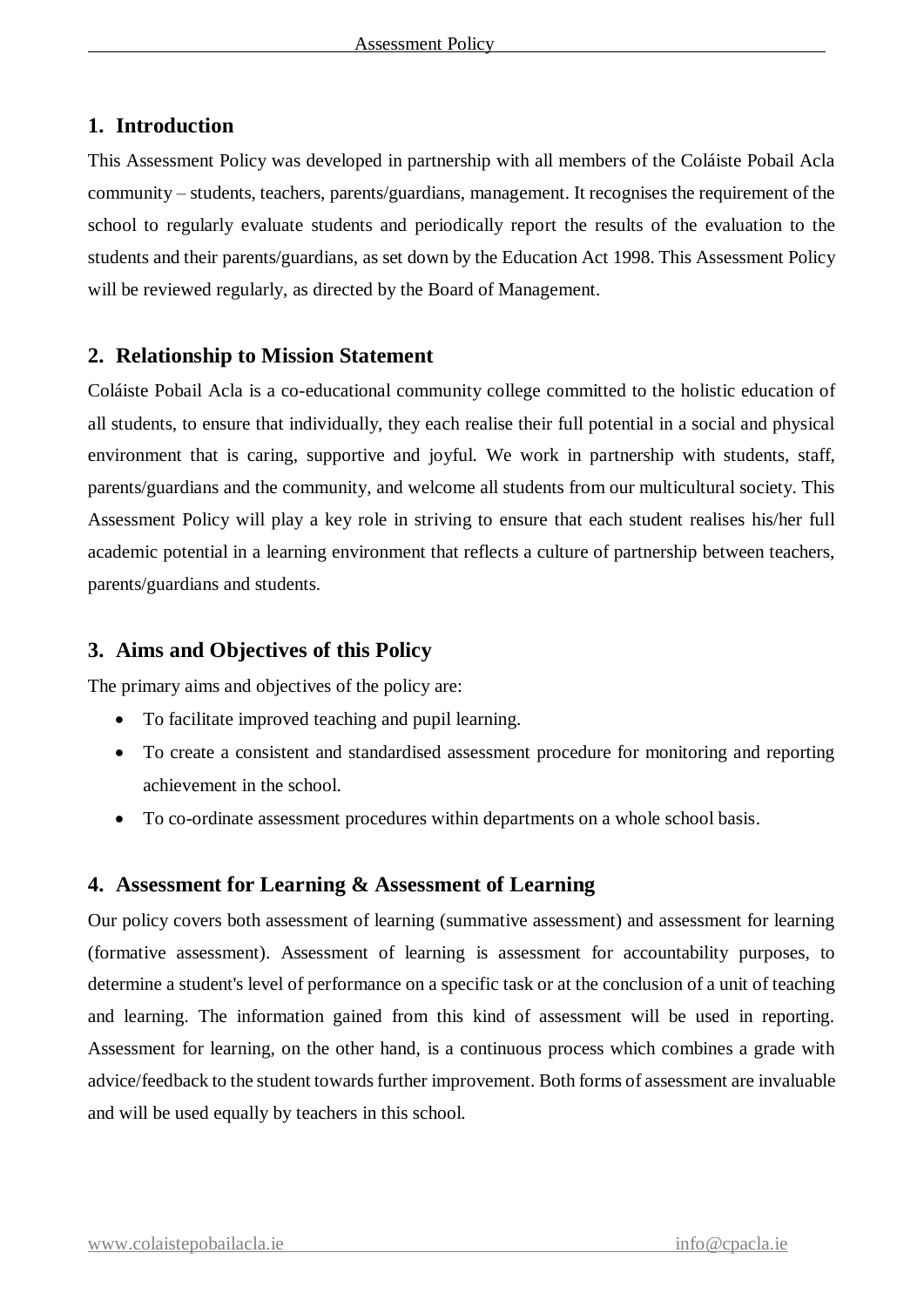## **5. The Purposes of Assessment**

- To evaluate what a student has learned in a particular area.
- To provide feedback to students in a timely and constructive manner.
- To provide feedback to teachers on the success of particular teaching methodologies in the learning process.
- To highlight difficulties and shortcomings in the learning process in order to develop intervention strategies.
- To identify students who require extension activities such as learning support.
- To encourage and increase the skills of self-assessment.
- To keep records of attainment that will inform parents/guardians through the school's reporting process.
- To measure the progress of students over time.
- To raise expectations and standards.
- To act as an incentive for students in the learning process.
- To help in ascertaining whether it is appropriate for a student to continue studying in any given area.
- To allow staff to plan for Teaching & Learning, and to engage in effective School Self-Evaluation.

### **6. Forms of Assessment**

#### **6.1. Informal Assessment**

The most common forms of assessment used in the school are of an informal nature, and these take place regularly in the classroom. These informal assessments are at the discretion of individual teachers who will use them constructively for learning to take place. Timely feedback and constructive advice are vital components in this process. Where appropriate, teachers will keep records of these assessments to provide an insight into a student's progress over time and to fully inform the learning process. Informal Assessment methods include:

- Worksheets & written classwork
- Ouestions and answers in class
- $\bullet$  Essays & assignments
- Reading  $&$  writing in Class
- Sample exam questions
- Projects
- Oral Presentations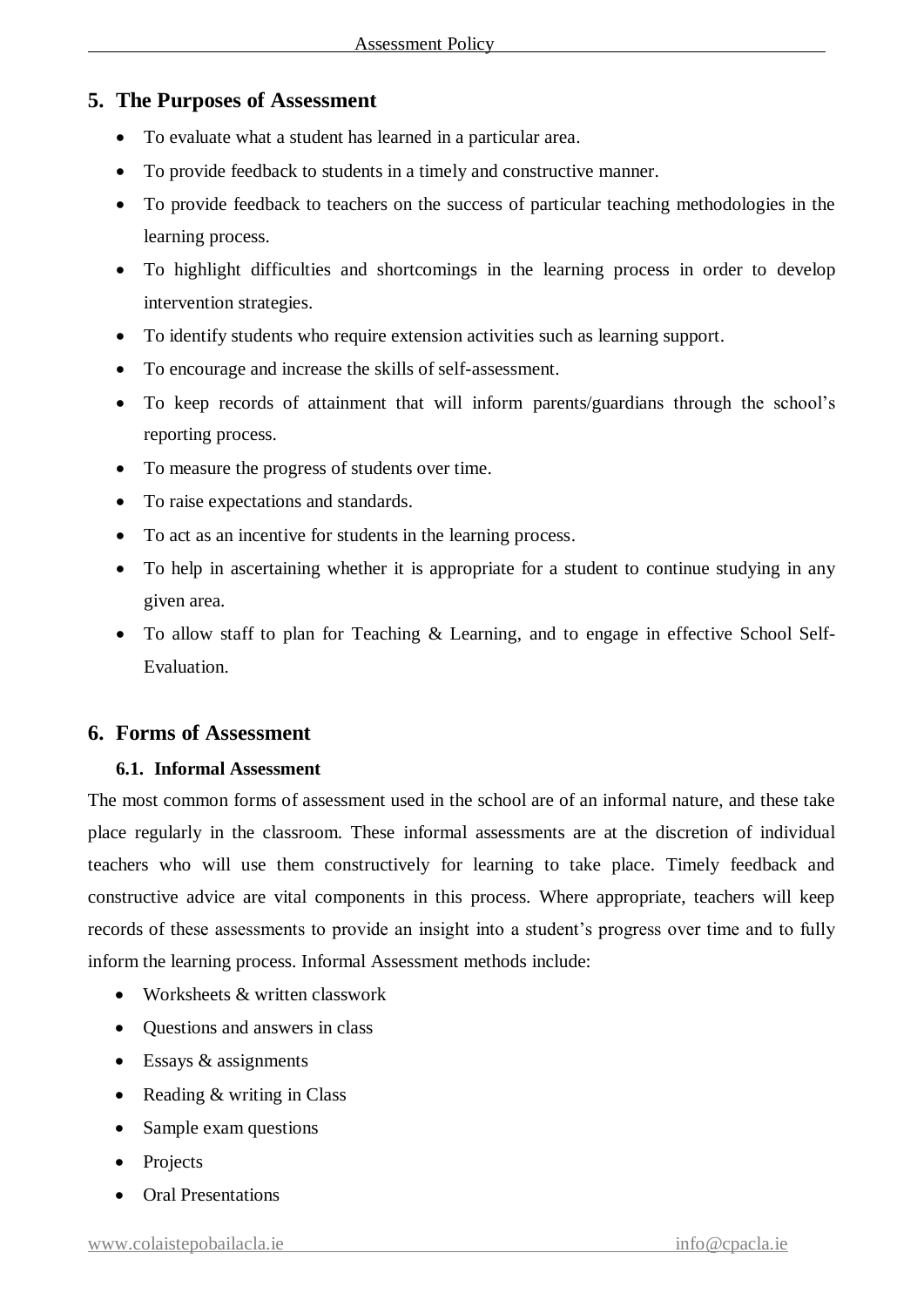- Homework written or learned
- Informal conversations with individual students about their learning and their progress

#### **6.2. Formal Assessment**

These are some of the many types of formal assessments that take place in the school environment:

#### I. Monthly/End of Topic Test

These assessments may be conducted either on a monthly or end of chapter basis if it is deemed necessary by the subject teacher. These formal tests are a vital component in providing feedback to teachers, students and parents/guardians, on the level of each student's attainment and learning in that specific subject area. Constructive feedback will be given by teachers to students who take part in these tests, and the results of these tests will be used in the school's formal reporting structure where appropriate.

#### II. House Exams

All years  $1^{st}$ -6<sup>th</sup> will sit their Christmas Exams in early December and  $1^{st}$ ,  $2^{nd}$ , TY and  $5^{th}$ will sit their Summer Exams at the end of May. The purpose of these exams is to measure student learning and attainment in each subject area, and to give students experience in sitting formal exams similar in nature to the state exams. All house exams will follow the same operating rules as state exams. The results of these Christmas Exams and Summer Exams will be reported in the Christmas Reports and Summer Reports respectively. Continuous assessment in some subject areas leading up to these exams will also be taken into consideration in the Christmas Reports and Summer Reports. This continuous assessment will be based on a minimum of three assessments as determined by the individual teacher.

#### III. Mock Exams

3rd and 6th Year students will undertake Pre-Junior and Pre-Leaving Cert Mock Exams in late January – early February each year to prepare them for their state exams in June. These mock exams are seen as being very beneficial to the students in measuring their progress in their Junior Cert and Leaving Cert years. Students will gain valuable experience in time management and answering technique through sitting these mock exams. The results of these mock exams will form the basis for the Pre-Junior Cert and Pre-Leaving Cert Reports sent out in March of that year. Mock results may be used in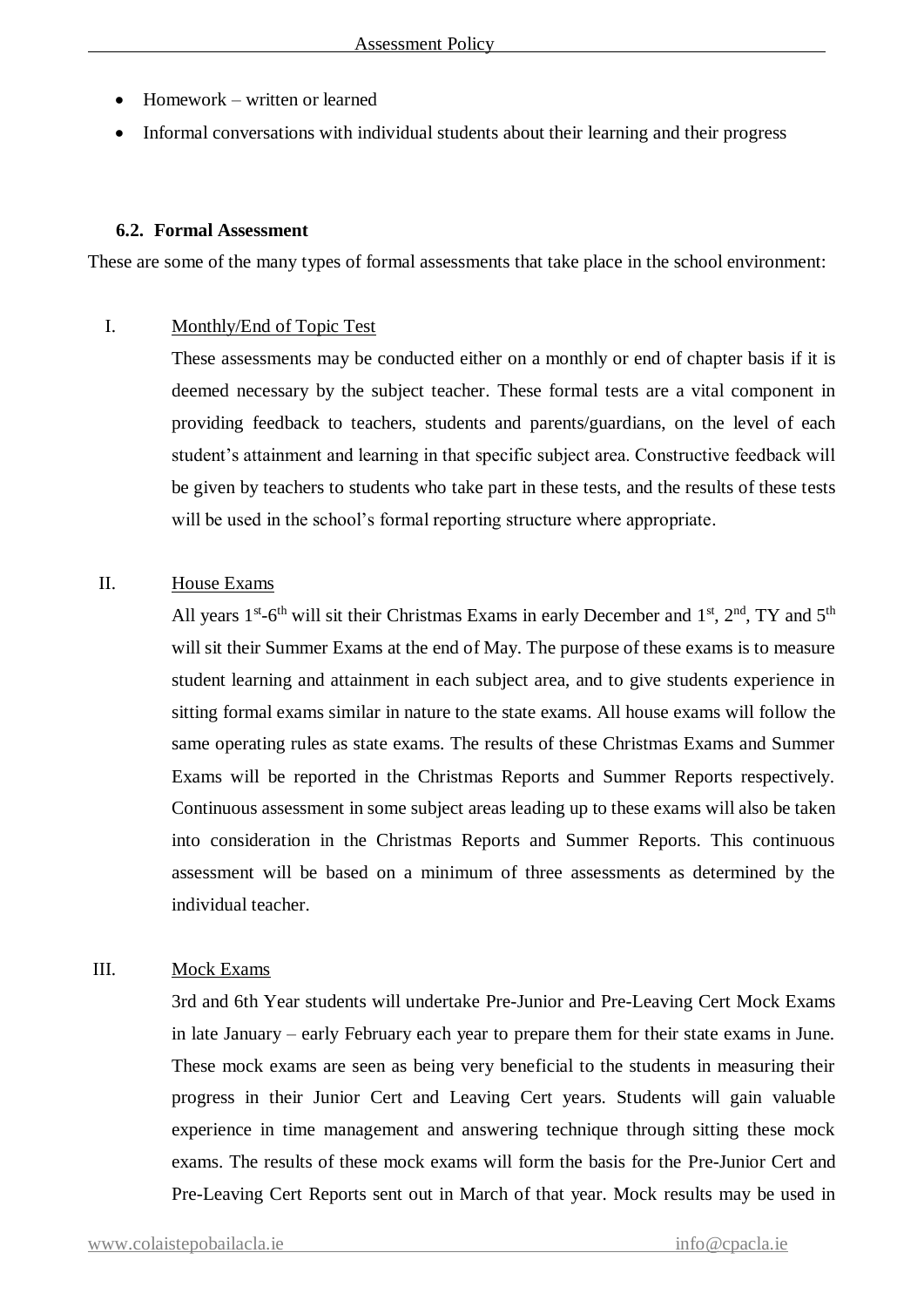guiding students and their teachers in relation to level options for State Exams. 3rd Year and 6th Year students do not sit any formal house exams at the end of May, and do not receive a Summer Report. Transition Year students do sit house exams in the school. Their Christmas and Summer Reports may also be based on continuous assessments in the classroom as determined by their individual subject teacher. As Transition Year is focused on experiential learning and personal development, the forms of assessment used may vary from the standard practices used in other years.

#### IV. State Exams

3rd and 6th Year students are expected to participate - as directed by the State Exams Commission - in the many assessments that make up the Junior Cert and Leaving Cert exams. These assessments which may include orals, course work, practical work, portfolio work amongst others, will be operated in accordance with the regulations set down by the State Examinations Commission.

#### V. Classroom-Based Assessments (CBAs)

The new Junior Cycle spreads assessment across 2nd and 3rd Year of Junior Cycle, giving students the opportunity to demonstrate their learning away from the exam hall. The CBAs take place towards the end of second year and from November to February of Third Year. Each CBA is different, but they focus around project work, presentations and experiments. They are a form of continuous assessment. The results of CBAs will be recognised on each student's official Junior Cycle Profile of Achievement (JCPA). Subject teachers will explain the Classroom – Based Assessment procedures in more detail to students in class. The CBAs will allow each student to work over a period of time supported by the feedback from their teachers and others, ensuring that they can produce their best work. The CBAs are reported on using the following descriptors:

- Exceptional
- Above Expectations
- In-Line with Expectations
- Yet to meet Expectations

It is important that both teachers and parents/guardians affirm to each student that it is not only the grade that matters but also what they have learned about themselves throughout the CBA experience. In particular, they should reflect on how their project work or experiments have helped them engage with their subjects and how the feedback they have received will enable them to progress further in the future.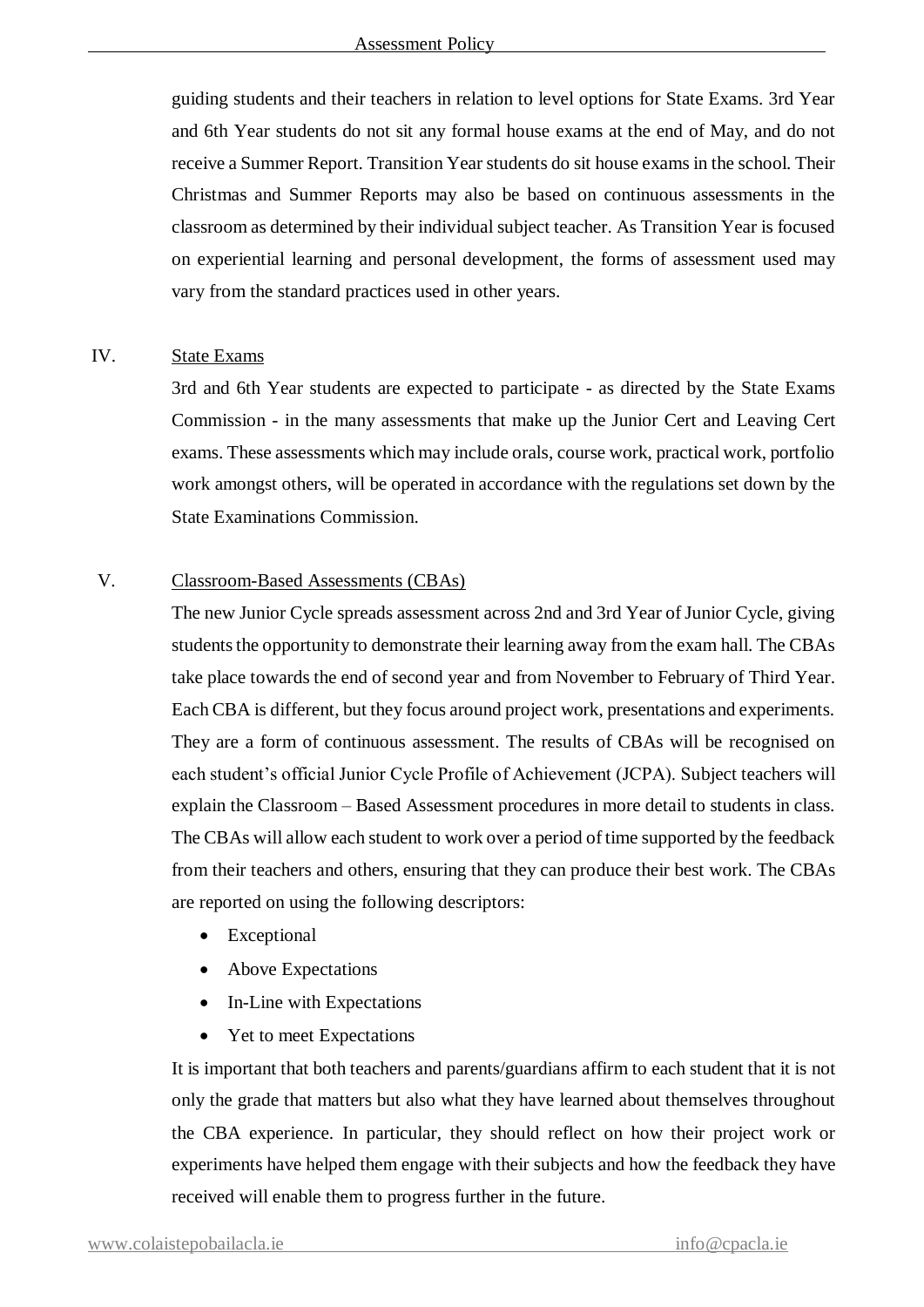#### VI. Assessment Task

Students will complete a formal written Assessment Task to be submitted to the SEC for marking along with the final Junior Cycle examination. The Assessment Task links to the priorities of the Presentation, which offers students the opportunity to apply their knowledge, skills and understanding to different real-life settings and to develop their communication skills. The knowledge and skills developed by students during this Classroom-Based Assessment emerge from their growing awareness of the dynamics of the business environment.

The Assessment Task will assess the students in aspects of their learning including:

- their ability to evaluate new knowledge or understanding that has emerged through their experience of the Presentation.
- their capacity to reflect on the skills they have developed, and to apply them to unfamiliar situations.
- their ability to reflect on how their value system has been influenced through the experience of the Presentation.

#### VII. Other Assessments

The school may engage in other forms of assessment from time to time. Incoming 1st Years will undertake a CAT assessment which will be used as a basis to form mixed ability 1st Year classes. This assessment will offer an early indicator to the school of a student's potential. All 5th years will undertake a DATS assessment to assist in their investigation of possible college and career choices, when they proceed to 5th Year. The school's NEPS psychologist, in consultation with school management and parents/guardians, may carry out psychological assessments and other assessments on students at different times throughout the year. Students engage in assessments for the purposes of school planning or school self-evaluation (SSE). At times, the school is invited to involve student groups in assessment for national or international studies, e.g. PISA, etc. Participation in such studies is in line with best practice and is a means, for the school, of accessing useful data that informs planning and practice.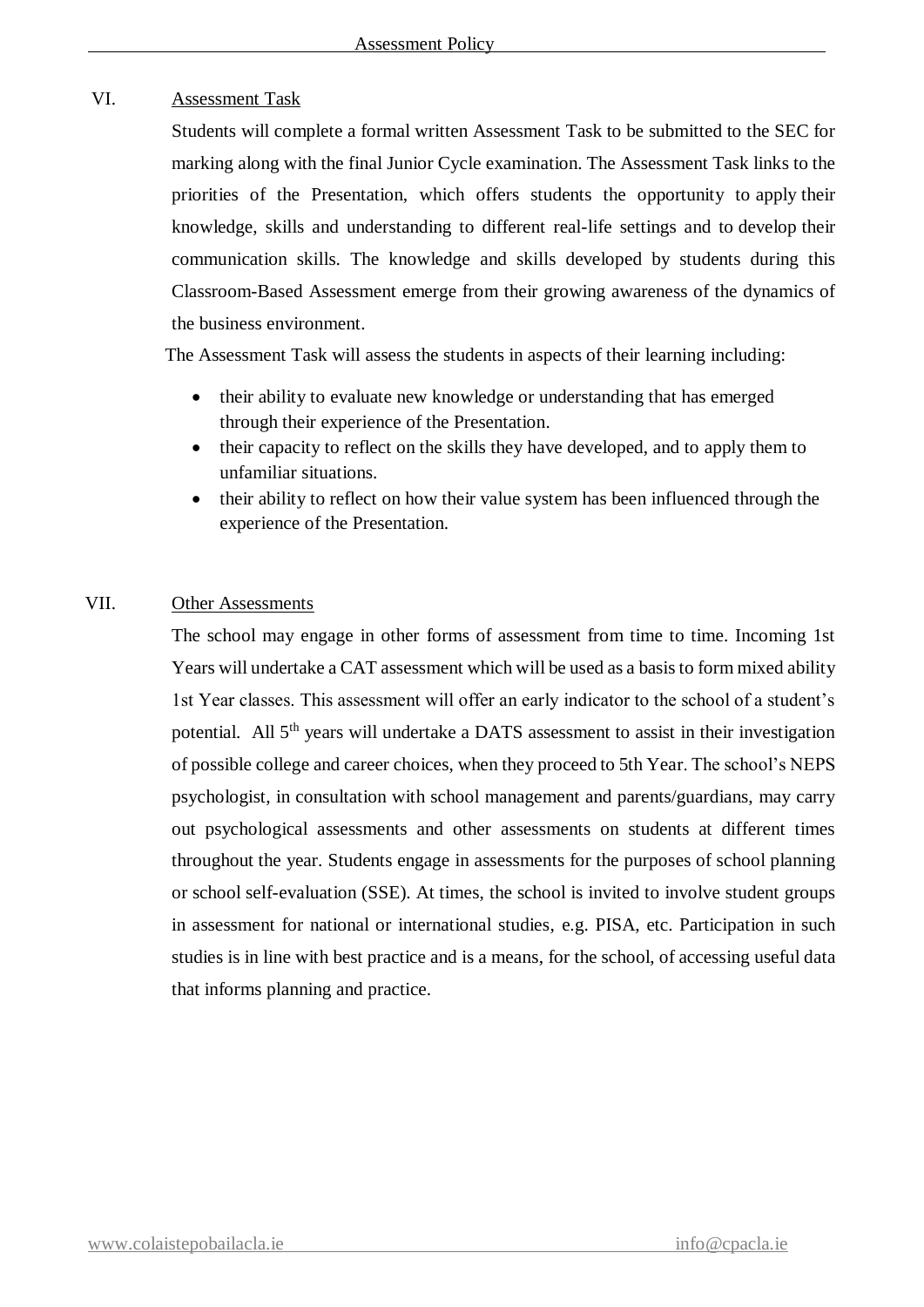## **7. General Guidelines**

The form that these informal and formal assessments will take are dependent on the subject area being assessed and will vary from subject to subject. Certain forms of assessment may often times be peculiar to a particular subject. All forms of assessment above will strive to meet the additional needs of students in the classroom when they arise. Classroom strategies such as differentiated assessment, laptop use, visual aids, hearing aids, spelling waivers, increased time and dictionaries amongst others, may be used from time to time, as determined by the individual subject teacher.

Where feasible, and as determined by each department plan, common assessments across a year group will be used in each subject area. This will provide for increased cooperation and a common benchmark across each subject area. Students are expected to treat all of the above forms of assessment with respect. Any student who willingly fails to participate fully, or who acts in a disrespectful way towards any form of assessment in the school will be dealt with through the school's Code of Behaviour.

## **8. Assessment and Reporting**

There are different methods whereby the results of formal and informal assessments will be reported to parents/guardians.

- Student Journal The teacher may communicate the outcome of any assessment to the parents/guardian of a student by writing a note in the student's journal. The parent/guardian is expected to acknowledge receipt of this note by countersigning it.
- Direct Contact the teacher may decide as he/she sees fit to contact the parent/guardian directly with respect to the outcome of any assessment undertaken by a student
- Signature of Parents/Guardians on Assessment the teacher may send the corrected assessment itself home with the student to be viewed and signed by the parent/guardian.
- Parent Teacher Meetings there are Parent Teacher Meetings for all Year Groups throughout the academic year. At these meetings it will be possible for teachers to relay the outcomes of varying assessments to parents/guardians of individual students that generate an accurate picture of the student's progress.
- $\bullet$  Written reports Formal written reports are posted to the parents/guardians of students on two occasions during the academic year. 1st, 2nd, Transition Year and 5th Year parents/guardians will receive their Christmas Report in December before the Christmas holidays, and their Summer Report during the Summer holidays. Parents/Guardians of 3rd and 6th will also receive a Christmas Report in December but will then receive another report in March with the results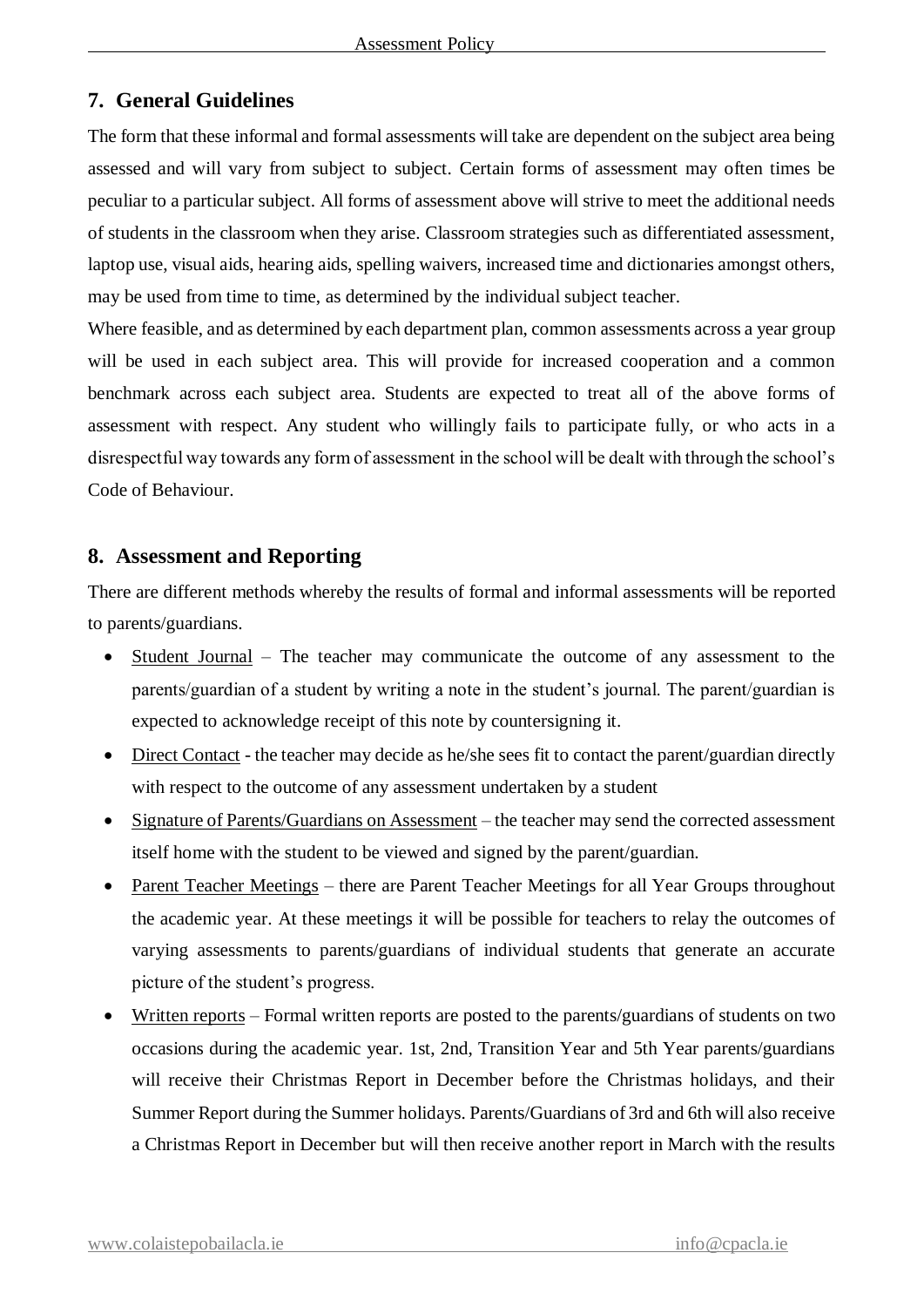of their Pre Junior and Pre Leaving Cert Exams supplemented with a second Parent Teacher Meeting. 3rd and 6thYear parents/guardians do not receive a Summer Report.

Assessments undertaken for the purposes of planning and school self-evaluation will not be formally reported on an individual basis.

## **9. Links with Other Policies**

- Subject Department Policy on Assessment
- Code of Behaviour
- Policy on Data Protection
- Homework Policy
- Guidance Plan
- DEIS Plan
- SSE Plan
- Transition Year Policy

## **10. Declaration**

This Coláiste Pobail Acla Policy was formed following consultation with all staff, members of the Board of Management, Parents/Guardians and the Student Council. It is recommended that this policy be reviewed every three years or whenever it is deemed necessary by School Management. It was adopted by the Board of Management of Coláiste Pobail Acla on:

| $Sigma:$ Signed:                            | Date: |
|---------------------------------------------|-------|
| Mr. Pat Kilbane                             |       |
| Chairperson of the Board of Management      |       |
|                                             |       |
|                                             |       |
|                                             |       |
| Signed: $\qquad \qquad$                     | Date: |
| Mr. Paul Fahy                               |       |
| Board Secretary & School Principal (Acting) |       |
|                                             |       |